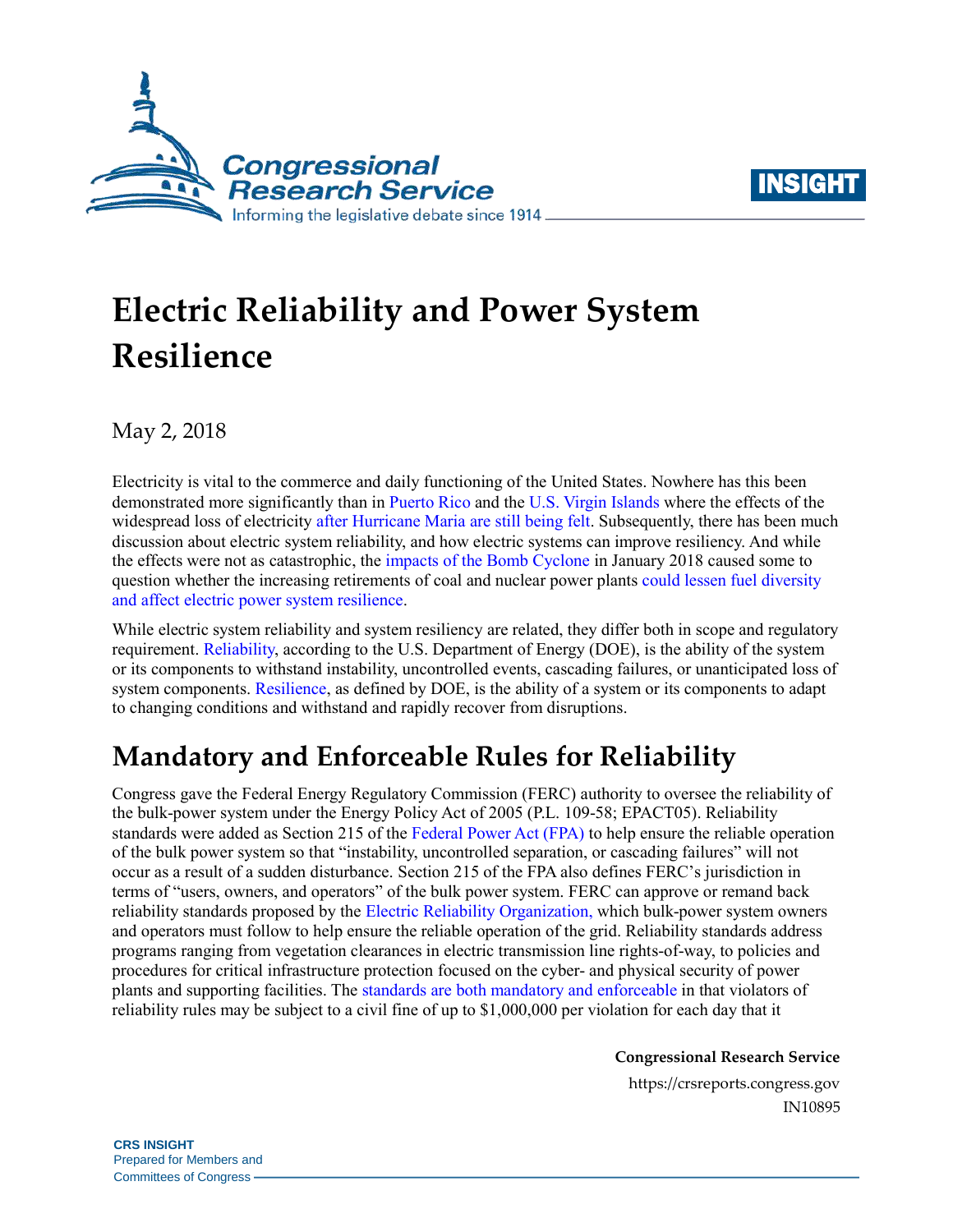continues. However, [Commission-approved reliability standards are only applicable to the continental](https://www.ferc.gov/whats-new/comm-meet/2015/021915/E-16.pdf)  [United States, and not to U.S. territories such as Puerto Rico.](https://www.ferc.gov/whats-new/comm-meet/2015/021915/E-16.pdf)

Additionally, DOE's Office of Electricity Delivery and Energy Reliability has responsibility for the security and reliability of critical energy infrastructure (not just electricity) in emergency situations.

In the United States, there are two main indices used to measure reliability. The system average interruption duration index (SAIDI) represents *the average amount of time per year that power supply to a customer is interrupted*, expressed in minutes per customer per year. The system average interruption frequency index (SAIFI) represents *the average number of times per year that the supply to a customer is interrupted*, expressed as interruptions per customer per year. However, there is a lack of consistency in how the inputs to these indices are measured, since some jurisdictions consider storm-related outages as "extreme" or unusual events, and thus do not include these in power outage statistics.

## **Resilience Must Be Planned**

According to the DOE, there are no commonly used metrics for measuring grid resilience. Electric system resilience is not mandated by federal law, but the ability of the system to adapt to changing conditions and recover rapidly from disruptions is a key attribute of electric system reliability. [A 2016 report](https://www.energy.gov/sites/prod/files/2017/01/f34/Resilience%20of%20the%20U.S.%20Electricity%20System%20A%20Multi-Hazard%20Perspective.pdf) from several of DOE's national laboratories focused on this changing environment, and the need to maintain a resilient power system. The report identified risks ranging from weather events that disrupt transmission or distribution, to high impact, low frequency (HILF) risks such as catastrophic hurricanes. The report also built upon previous [developments identified by DOE](https://www.energy.gov/policy/initiatives/quadrennial-energy-review-qer) in the energy sector including growing potential threats from climate change, energy security, transitions from coal to natural gas generation, increased deployment of distributed and renewable generation, and rising investments to modernize the energy grid. While the report acknowledged that electric power systems "are currently well-equipped to effectively manage a broad range of threats," it recognized that some risks remain challenging and that ["resilience](https://www.energy.gov/sites/prod/files/2017/01/f34/Resilience%20of%20the%20U.S.%20Electricity%20System%20A%20Multi-Hazard%20Perspective.pdf)  [efforts should shift](https://www.energy.gov/sites/prod/files/2017/01/f34/Resilience%20of%20the%20U.S.%20Electricity%20System%20A%20Multi-Hazard%20Perspective.pdf) toward these more complex risk management challenges." Some of the key risks to resilience identified include

- HILF threats associated with natural hazards (particularly weather or space weather) of historic intensity or large-scale physical, cyber, or electromagnetic attacks.
- Combined or blended threats associated with simultaneous exposure of the electric grid to one or more natural threats in combination with a physical or cyberattack.
- Threats that affect vulnerable components of the electricity system or that exceed critical thresholds. For example, distribution networks are often a weak link in the electric grid, but disruptions and outages associated with distribution are often localized.

The [report](https://www.energy.gov/sites/prod/files/2017/01/f34/Resilience%20of%20the%20U.S.%20Electricity%20System%20A%20Multi-Hazard%20Perspective.pdf) provided a number of recommendations "to guide future decision-making to enhance resilience of the U.S. electricity system." These recommendations included